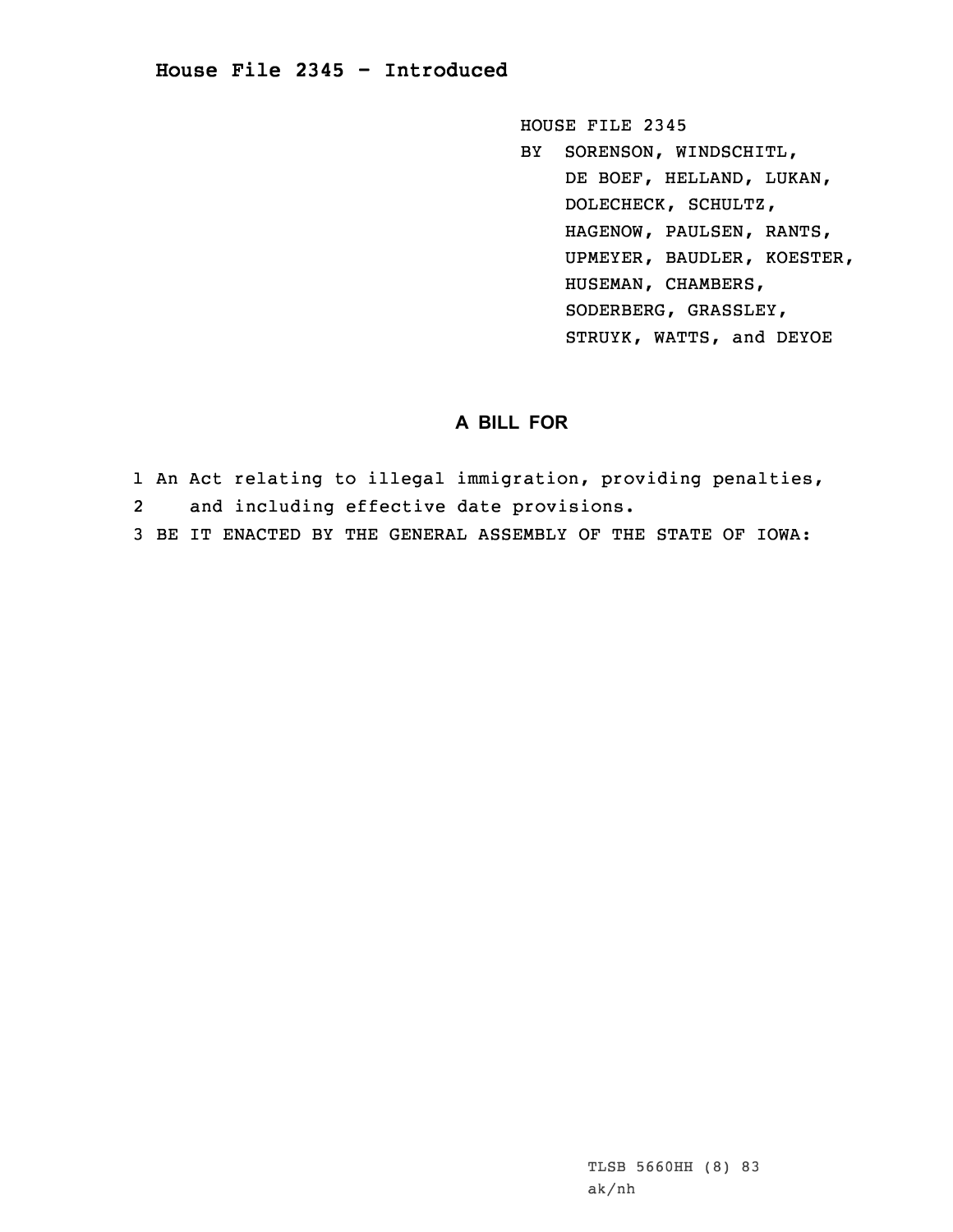1 Section 1. NEW SECTION. **13.11 Memorandum of understanding** 2 **—— immigration issues.**

 1. The attorney general shall negotiate the terms of <sup>a</sup> memorandum of understanding between the state of Iowa and the United States department of justice or the United States department of homeland security concerning the enforcement of federal immigration and custom laws, detention and removal of unauthorized aliens, and investigations in the state of Iowa. 2. The memorandum of understanding shall be signed on behalf

10 of this state by the attorney general and the governor or as 11 otherwise required by the appropriate federal agency.

12 3. <sup>A</sup> local governmental entity shall not, whether acting through its governing body or by an initiative, referendum, or any other process, enact any ordinance or policy that limits or prohibits <sup>a</sup> law enforcement officer, local official, or local government employee from communicating or cooperating with federal officials with regard to the immigration status of any person within this state.

 4. Notwithstanding any other provision of law, <sup>a</sup> governmental entity or official within this state shall not prohibit, or in any way restrict, any governmental entity or official from sending to, or receiving from, the United States department of homeland security, information regarding the citizenship or immigration status, lawful or unlawful, of any 25 person.

 5. Notwithstanding any other provision of law, <sup>a</sup> person or governmental entity shall not prohibit, or in any way restrict, <sup>a</sup> public employee from doing any of the following with respect to information regarding the immigration status, lawful or unlawful, of any person:

31 *a.* Sending information to, or requesting or receiving such 32 information from, the United States department of homeland 33 security.

<sup>34</sup> *b.* Maintaining the information described in paragraph *"a"*. <sup>35</sup> *c.* Exchanging the information described in paragraph *"a"*

-1-

LSB 5660HH (8) 83 ak/nh  $1/12$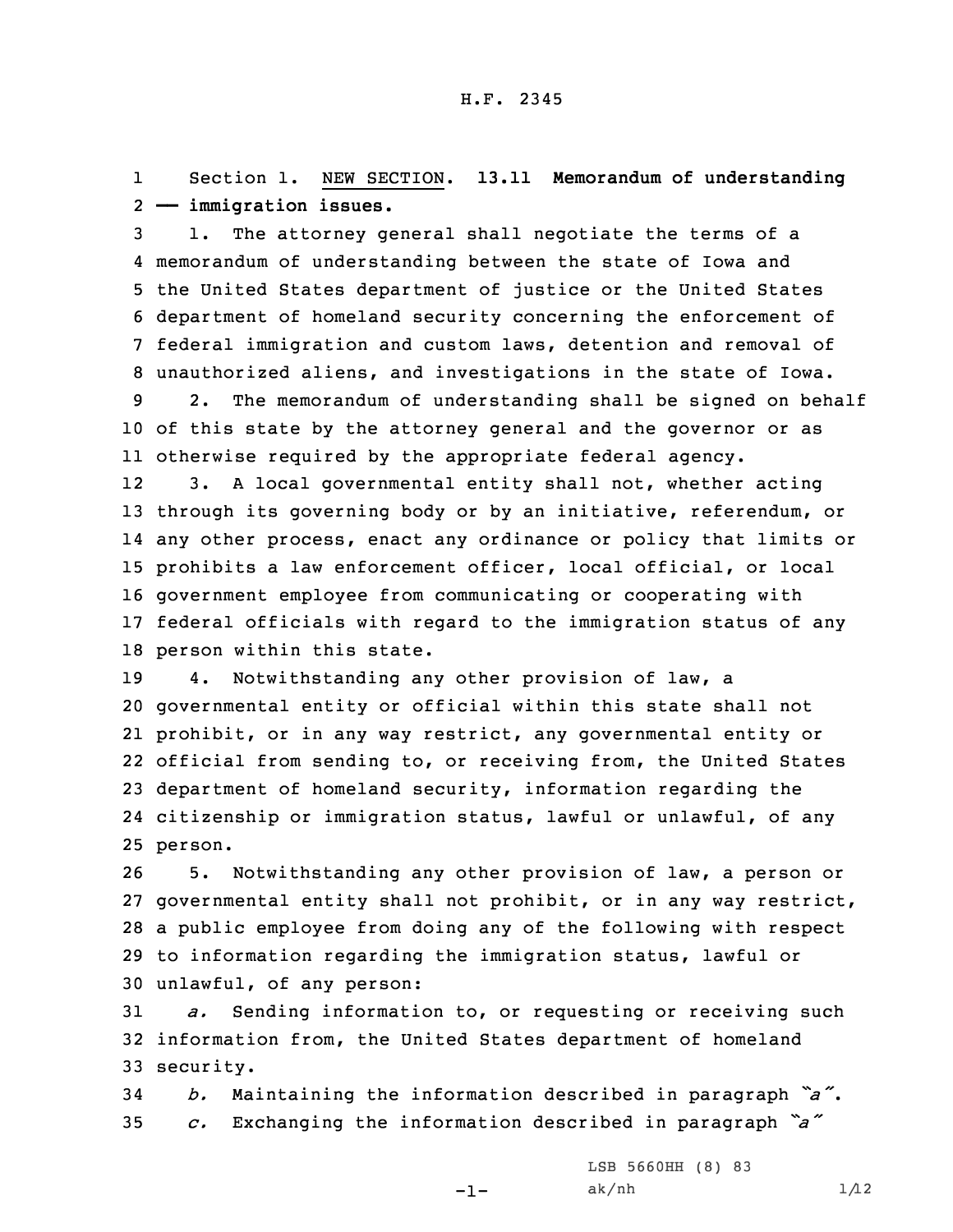with any other federal, state, or local governmental entity. 2 6. Any natural person lawfully domiciled in this state may file for <sup>a</sup> writ of mandamus to compel any noncooperating local or state governmental entity to comply with the reporting provisions set forth in this section.

6 Sec. 2. NEW SECTION. **91A.15 Independent contractors —— wage** 7 **withholding.**

 1. An employer shall withhold state income tax at the rate of six percent of the amount of compensation paid to an individual, which compensation is required to be reported on internal revenue service form 1099 and with respect to which the individual has failed to provide <sup>a</sup> valid social security number issued by the United States social security administration.

 2. An employer who fails to comply with the withholding requirements of subsection 1 shall be liable for the taxes required to have been withheld unless such employer is exempt from federal withholding with respect to such an individual pursuant to <sup>a</sup> properly filed internal revenue service form 8233 or its equivalent, and has provided <sup>a</sup> copy of such form to the Iowa department of revenue.

22Sec. 3. NEW SECTION. **91F.1 Definitions.**

23 As used in this chapter, unless the context otherwise 24 requires:

<sup>25</sup> 1. *"Commissioner"* means the labor commissioner appointed <sup>26</sup> pursuant to section 91.2, or the commissioner's designee.

27 2. *"E-verify program"* means one of the following:

 *a.* The electronic verification of work authorization status program of the federal Illegal Immigration Reform and Immigrant Responsibility Act of 1996, 8 U.S.C. § 1324a, operated by the United States department of homeland security.

 *b.* Any federal work authorization status program equivalent to the program described in paragraph *"a"* and operated by the United States department of homeland security or any other designated federal agency authorized to verify the work

 $-2-$ 

LSB 5660HH (8) 83 ak/nh  $2/12$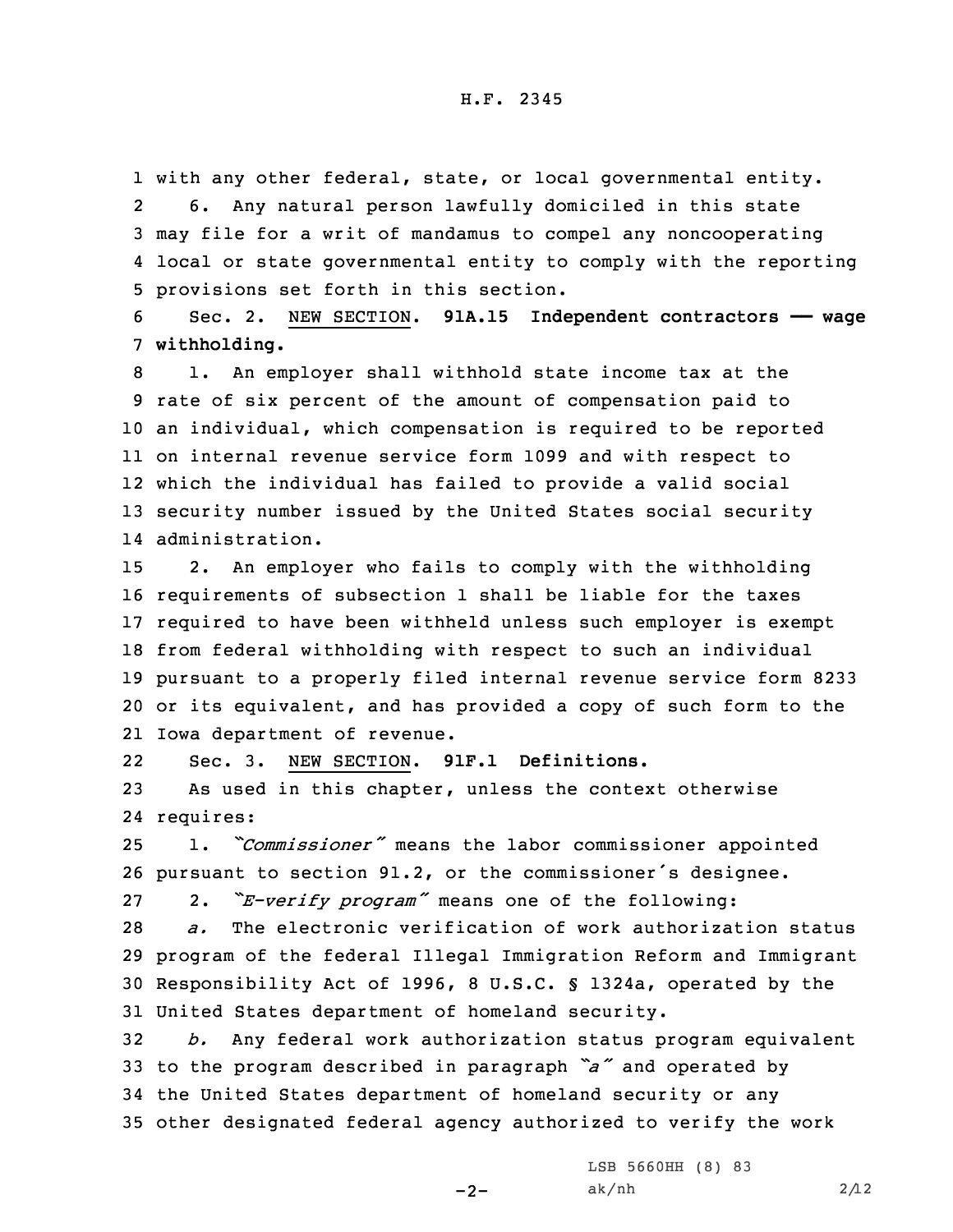## H.F. 2345

1 authorization status of newly hired employees, pursuant to the 2 federal Immigration Reform and Control Act of 1986, Pub. L. No. 3 99-603.

4 3. *"Public employer"* means the state of Iowa, its boards, 5 commissions, agencies, and departments, and its political 6 subdivisions including school districts and other special 7 purpose districts.

8 4. *"Subcontractor"* means <sup>a</sup> subcontractor, contract 9 employee, staffing agency, or any contractor regardless of the 10 contractor's tier.

11 5. *"Unfair trade practice"* means any practice which offends 12 established public policy or if the practice is immoral, 13 unethical, oppressive, unscrupulous, or substantially injurious 14 to consumers.

15 Sec. 4. NEW SECTION. **91F.2 E-verify program ——** 16 **participation.**

17 1. Each public employer shall register and participate in 18 the e-verify program to verify the work authorization status 19 of all newly hired employees.

 2. *a.* <sup>A</sup> public employer shall not enter into <sup>a</sup> contract for the performance of services within the state unless the contractor registers and participates in the e-verify program to verify the work authorization status of all newly hired employees.

 *b.* A contractor or subcontractor who enters into <sup>a</sup> contract with <sup>a</sup> public employer shall not enter into such <sup>a</sup> contract or subcontract in connection with the performance of services within this state unless the contractor or subcontractor registers and participates in the e-verify program to verify the work authorization status of all newly hired employees.

 3. The discharge of any United States citizen or permanent resident alien employee by an employer of this state, who, on the date of the discharge employed an unauthorized alien, as defined in section 710B.1, shall constitute an unfair trade practice, and the discharged employee shall have <sup>a</sup> private

 $-3-$ 

LSB 5660HH (8) 83 ak/nh  $3/12$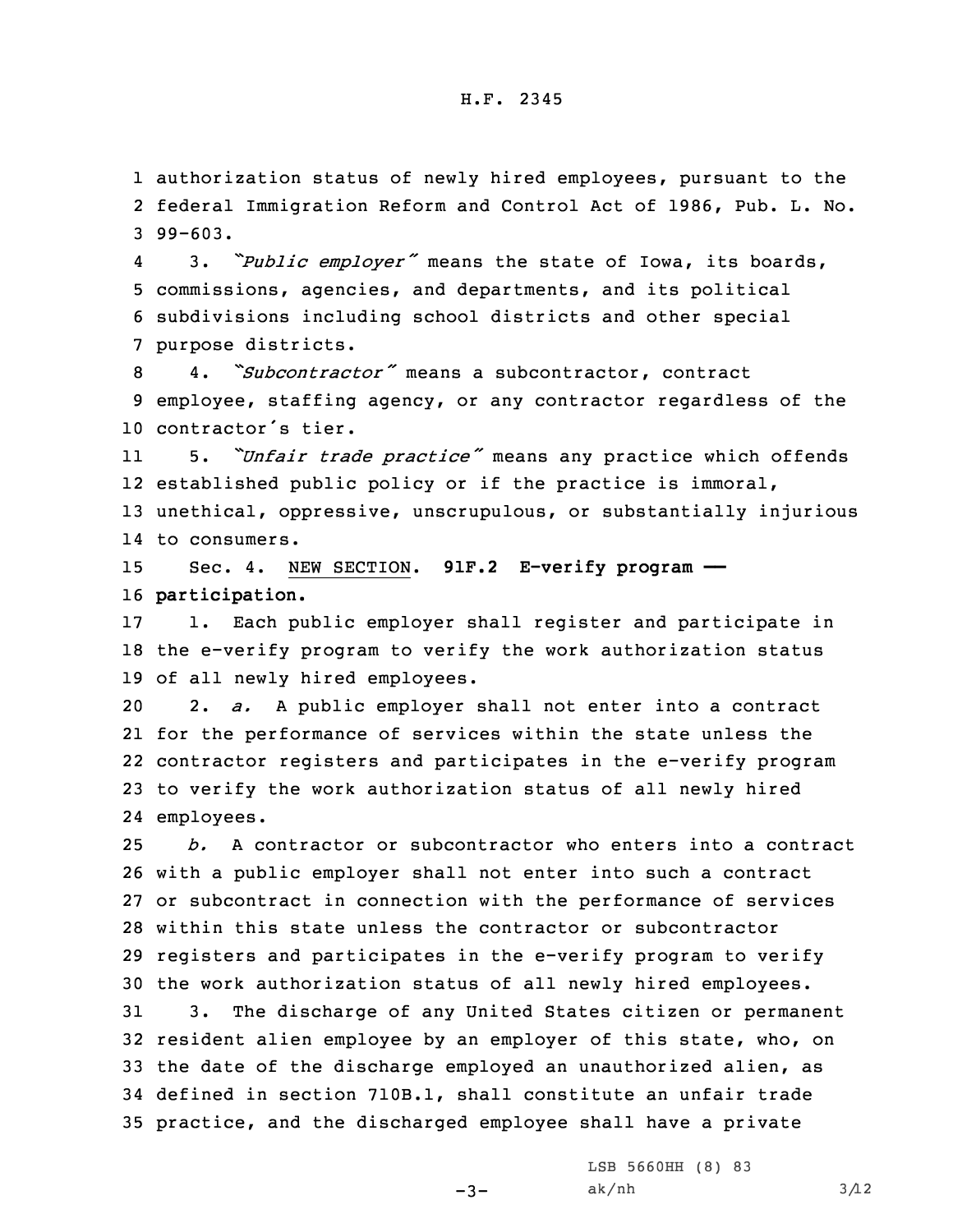1 right of action for such unfair trade practice.

2 4. The provisions of this chapter shall be enforced without 3 regard to race, religion, gender, ethnicity, or national 4 origin.

 5. The commissioner shall prescribe forms and administer and effectuate the provisions of this chapter and publish any rules and regulations on the department of workforce development's internet site.

9 Sec. 5. NEW SECTION. **234.15 Citizenship verification** 10 **program —— public benefits.**

11 1. Except as provided in subsection 3 or where exempted by federal law, every state agency and political subdivision shall verify the lawful presence in the United States of any natural person fourteen years of age or older who has applied for state or local public benefits, as defined in 8 U.S.C. § 1621, or for federal public benefits, as defined in 8 U.S.C. § 1611, that are administered by an agency or <sup>a</sup> political subdivision of this state.

19 2. The provisions of this section shall be enforced without 20 regard to race, religion, gender, ethnicity, or national 21 origin.

22 3. Verification of <sup>a</sup> person's lawful presence in the United 23 States under the provisions of this section shall not be 24 required for the following:

25 *a.* For any purpose for which lawful presence in the United 26 States is not restricted by law.

 *b.* For assistance for health care items and services that are necessary for the treatment of an emergency medical 29 condition, as defined in 42 U.S.C.  $\ S$  1396b(v)(3), of the unauthorized alien involved and are not related to an organ transplant procedure.

32 *c.* For short-term, noncash, in-kind emergency disaster 33 relief.

34 *d.* For public health assistance for immunizations with 35 respect to diseases and for testing and treatment of symptoms

 $-4-$ 

LSB 5660HH (8) 83 ak/nh  $4/12$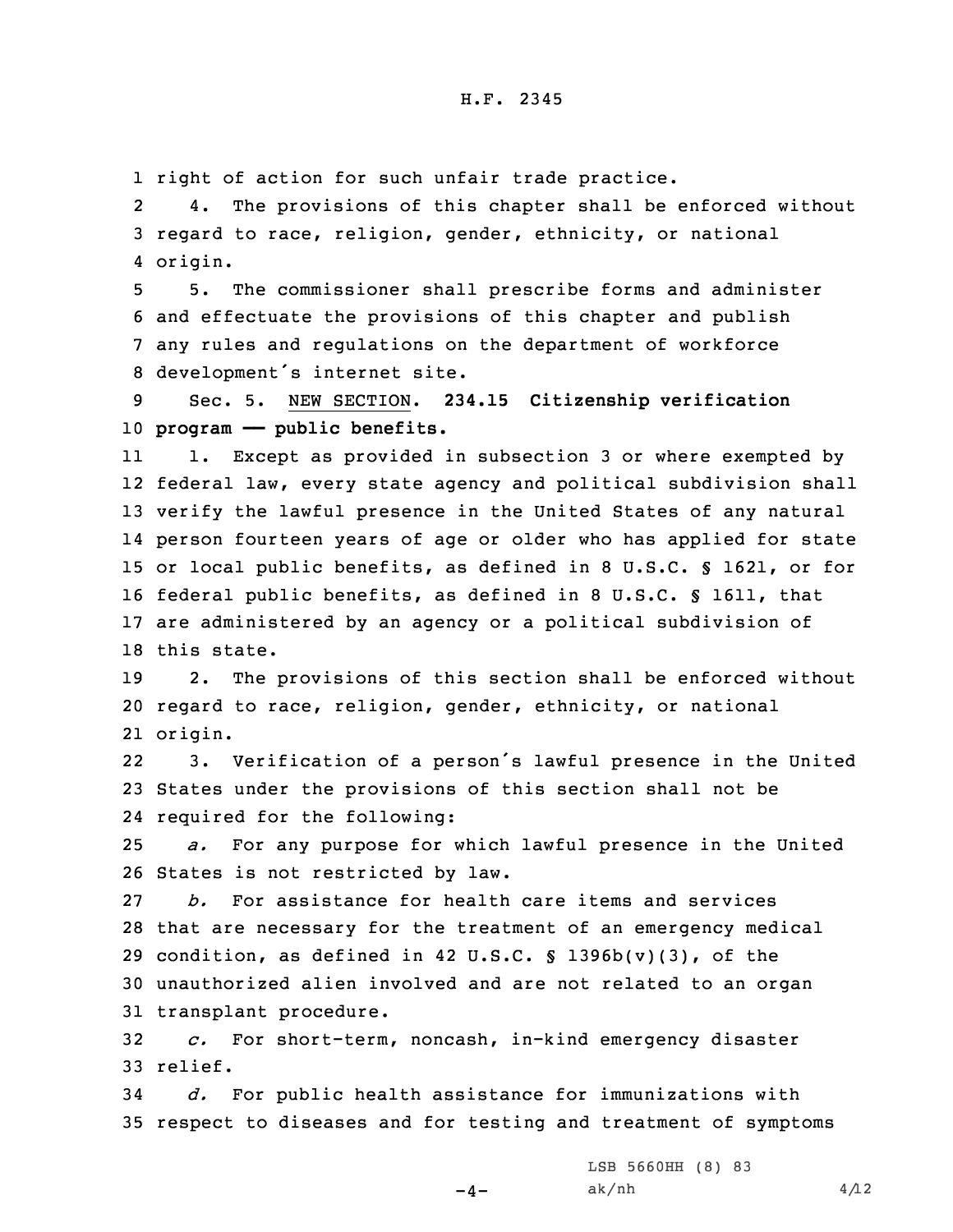1 of communicable diseases whether or not such symptoms are 2 caused by <sup>a</sup> communicable disease.

 *e.* For programs, services, or assistance such as soup kitchens, crisis counseling and intervention, and short-term shelter specified by the United States attorney general, in the sole and unreviewable discretion of the United States attorney general after consultation with appropriate federal agencies and departments, which:

9 (1) Deliver in-kind services at the community level, 10 including through public or private nonprofit agencies.

11 (2) Do not condition the provision of assistance, the amount 12 of assistance provided, or the cost of assistance provided on 13 the income or resources of the individual recipient.

14 (3) Are necessary for the protection of life or safety. 15 *f.* For prenatal care.

 4. To verify <sup>a</sup> natural person's lawful presence in the United States in order to receive benefits, the agency or political subdivision required to make such verification shall require that the applicant execute an affidavit under penalty of perjury that makes one of the following assertions:

21*a.* The applicant is <sup>a</sup> United States citizen.

22 *b.* The applicant is <sup>a</sup> qualified alien under the federal 23 Immigration and Nationality Act, and is lawfully present in the 24 United States.

 5. For any applicant who has executed the affidavit described in subsection 4, paragraph *"b"*, eligibility for benefits shall be verified through the federal systematic alien verification for entitlement program operated by the United States department of homeland security or <sup>a</sup> successor program designated by the United States department of homeland security. Until such eligibility verification is completed, the affidavit may be presumed to be proof of lawful presence for the purposes of this section.

34 6. *a.* <sup>A</sup> person who knowingly and willfully makes <sup>a</sup> false, 35 fictitious, or fraudulent statement of representation in an

 $-5-$ 

LSB 5660HH (8) 83  $ak/nh$  5/12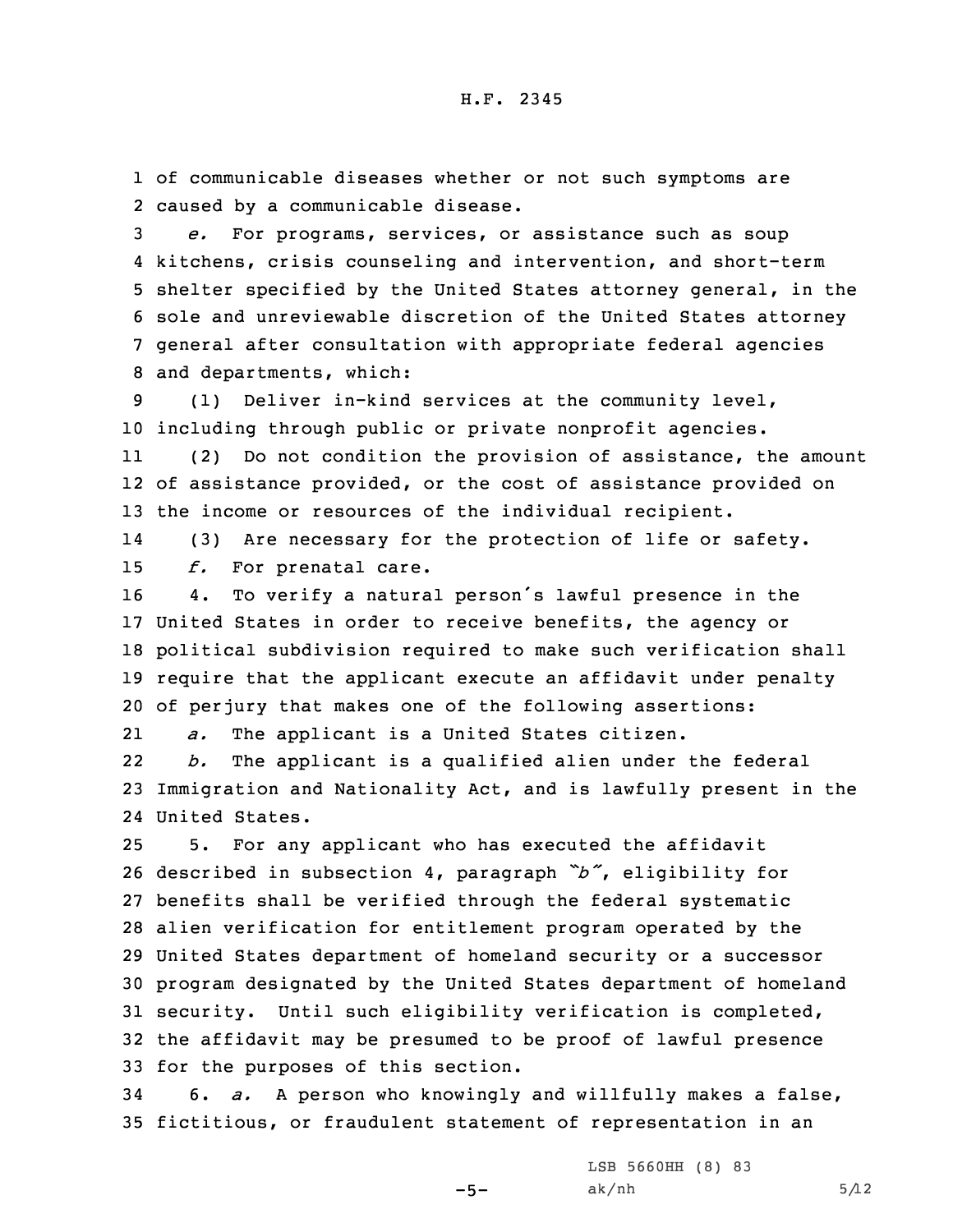affidavit executed pursuant to subsection 4 is guilty of <sup>a</sup> fraudulent practice pursuant to section 714.8, subsection 3. *b.* If the affidavit constitutes <sup>a</sup> false claim of United States citizenship under 18 U.S.C. § 911, <sup>a</sup> complaint shall be filed by the agency requiring the affidavit with the appropriate Iowa district of the United States attorney's 7 office.

 7. An agency or political subdivision of this state may adopt variations to the requirements of this section which demonstrably improve the efficiency or reduce delay in the verification process, or to provide for adjudication of unique individual circumstances where the verification procedures in this section would impose unusual hardship on <sup>a</sup> legal resident 14 of Iowa.

 8. An agency or political subdivision of this state shall not provide any state, local, or federal benefit, as defined in 8 U.S.C. § 1621 or 8 U.S.C. § 1611, in violation of the provisions of this section.

 9. Each state agency or department which administers any program of state or local public benefits shall provide an annual report to the secretary of state with respect to its compliance with the provisions of this section. Any and all errors shall be reported to the United States department of homeland security by the secretary of state. The secretary of state shall monitor the federal systematic alien verification for entitlement program and its verification application errors and significant delays and shall issue an annual report to the governor and the general assembly on such errors and significant delays, and recommendations to ensure that the application of the systematic alien verification of entitlement program is not erroneously denying benefits to legal residents 32 of Iowa.

33 Sec. 6. NEW SECTION. **710B.1 Unlawful assistance ——** 34 **unauthorized aliens —— penalty.**

<sup>35</sup> 1. For purposes of this section, *"unauthorized alien"* means

-6-

LSB 5660HH (8) 83 ak/nh 6/12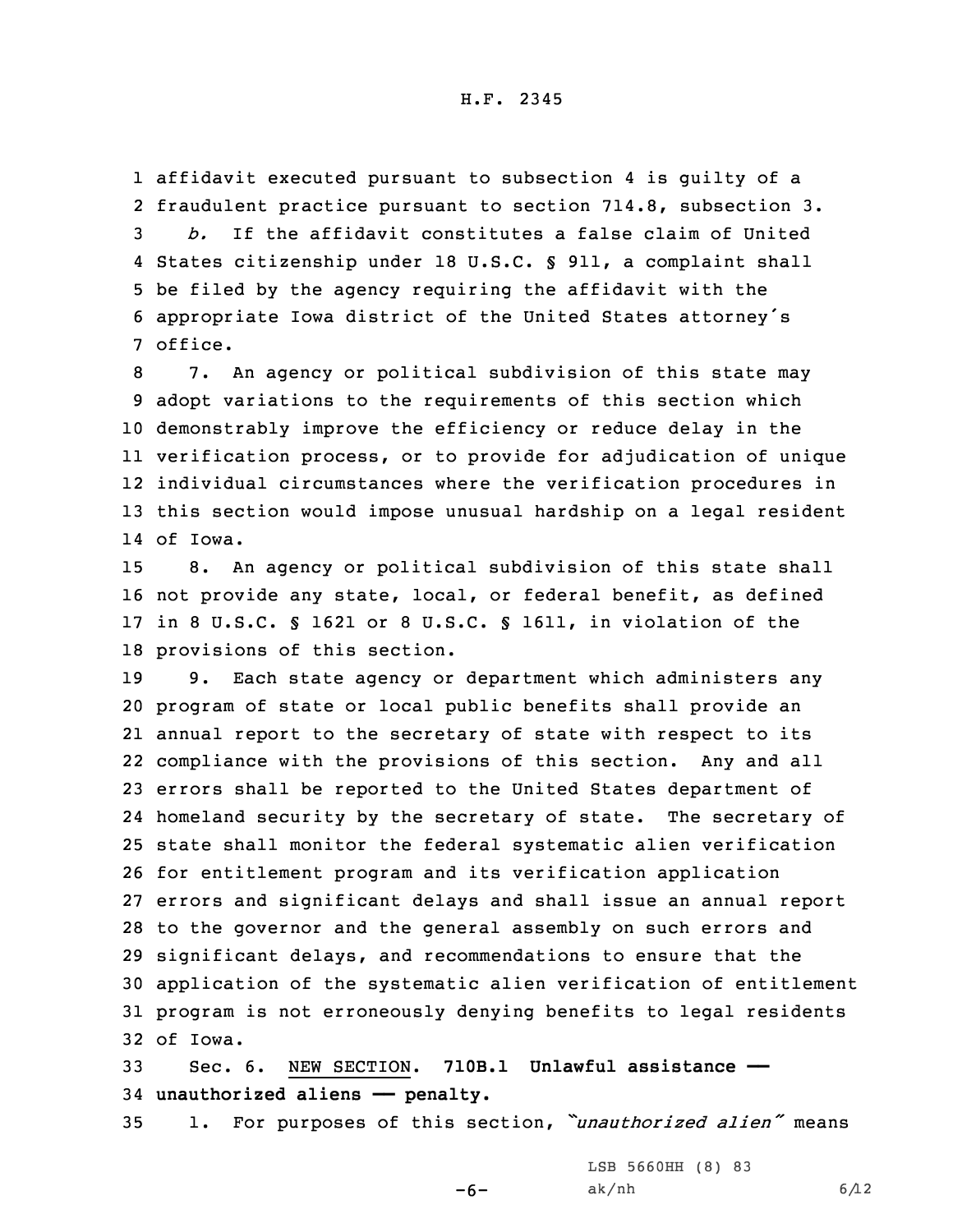<sup>a</sup> person who is not lawfully present in the United States. 2 2. A person shall not transport, move, or attempt to transport within this state any unauthorized alien, knowing or in reckless disregard of the fact that the unauthorized alien has come to, entered, or remained in the United States in violation of law, in furtherance of the illegal presence of the unauthorized alien in the United States.

 3. <sup>A</sup> person shall not conceal, harbor, or shelter from detection any unauthorized alien in any place, including any building or means of transportation, knowing or in reckless disregard of the fact that the unauthorized alien has come to, entered, or remained in the United States in violation of law. 4. <sup>A</sup> person who violates this section is guilty of <sup>a</sup> serious misdemeanor.

15 Sec. 7. NEW SECTION. **710B.2 Unauthorized aliens —— official** 16 **documents.**

 1. Notwithstanding any other provision of law, the following identification documents shall be issued only to United States citizens, legal permanent resident aliens, or holders of valid unexpired nonimmigrant visas.

21 *a.* Any driver's licenses or nonoperator's identification cards pursuant to chapter 321, birth certificates pursuant to chapter 144, or other identification documents required by law or any legitimate purpose consistent with the duties of <sup>a</sup> federal, state, or local governmental entity.

 *b.* Identification designed to identify the bearer as <sup>a</sup> student, faculty member, administrator, or employee of any public or nonpublic school or state or private educational institution.

30 2. *a.* The provisions of subsection 1 shall not apply 31 when an applicant presents, in person, proof of United States 32 citizenship including but not limited to one of the following:

33 (1) <sup>A</sup> federal passport.

<sup>34</sup> (2) Any state driver's license or state nonoperator 35 identification card.

-7-

LSB 5660HH (8) 83 ak/nh  $7/12$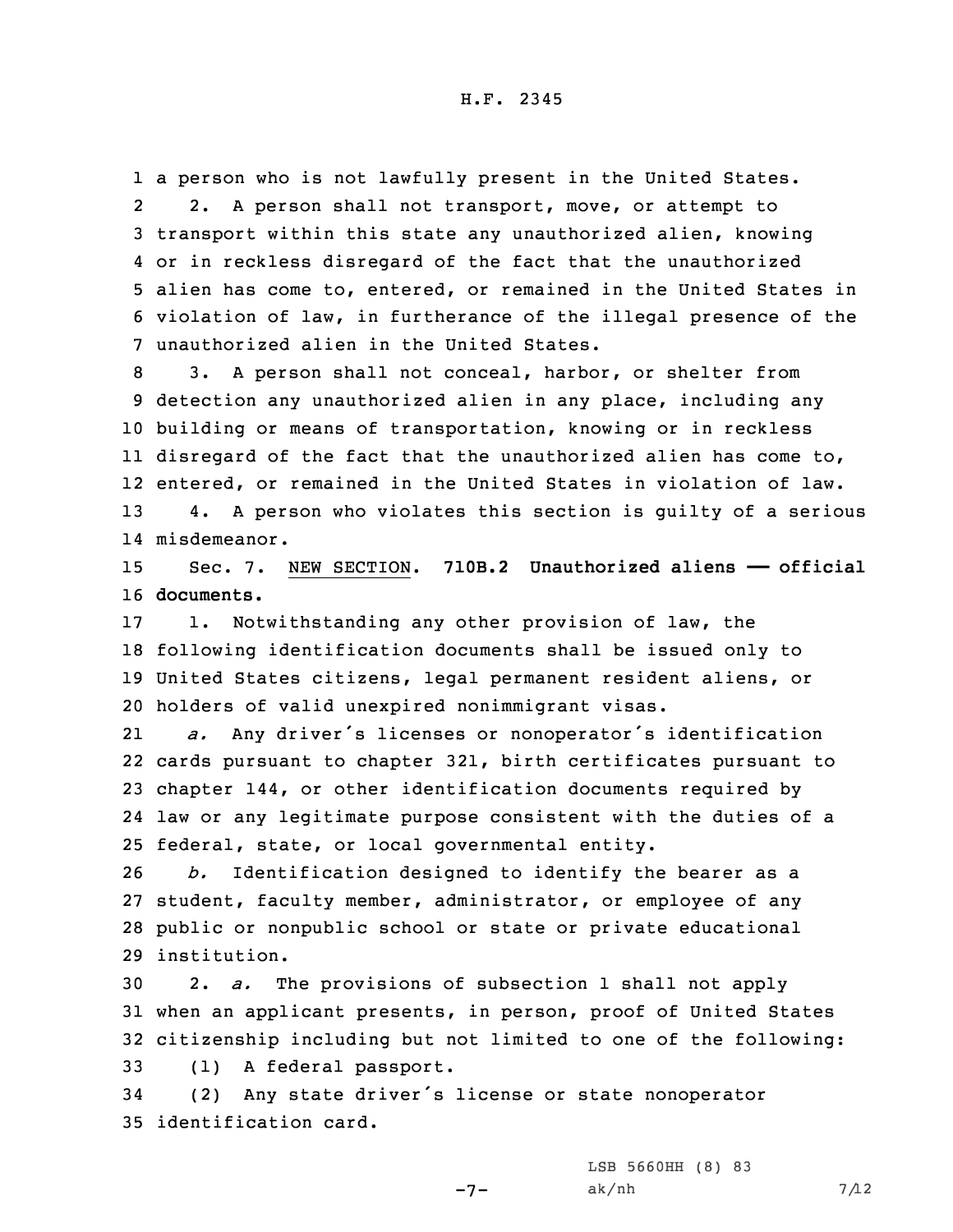1(3) <sup>A</sup> certified birth certificate.

2 *b.* The provisions of subsection 1 shall not apply when an 3 applicant presents, in person, valid documentary evidence of 4 any of the following:

5 (1) <sup>A</sup> valid unexpired immigrant or nonimmigrant visa status 6 for admission to the United States.

7 (2) <sup>A</sup> pending or approved application for asylum in the 8 United States.

9 (3) Admission into the United States in refugee status. 10 (4) <sup>A</sup> pending or approved application for temporary 11 protected status in the United States.

12(5) Approved deferred action status.

 (6) <sup>A</sup> pending application for adjustment of status to legal permanent residence status or conditional residence status. 3. *a.* Upon approval of <sup>a</sup> document in subsection 2, paragraph *"b"*, the applicant may be issued an identification document as provided in subsection 1, unless otherwise prohibited by law. Such identification document shall be valid only during the time of the authorized stay of the applicant in the United States, or if there is no definite end to the period of authorized stay, <sup>a</sup> period of one year.

22 *b.* Any identification document issued pursuant to this subsection shall clearly indicate that it is temporary and shall state the date that the identification document expires. Such identification document may be renewed only upon presentation of valid documentary evidence that the status by which the applicant qualified for the identification document has been extended by the United States citizenship and immigration services or United States immigration and customs enforcement of the United States department of homeland security.

 4. Any driver's license or nonoperator's identification card issued pursuant to chapter 321 for which an application has been made for renewal, duplication, or reissuance shall be presumed to have been issued in accordance with the provisions

 $-8-$ 

LSB 5660HH (8) 83 ak/nh  $8/12$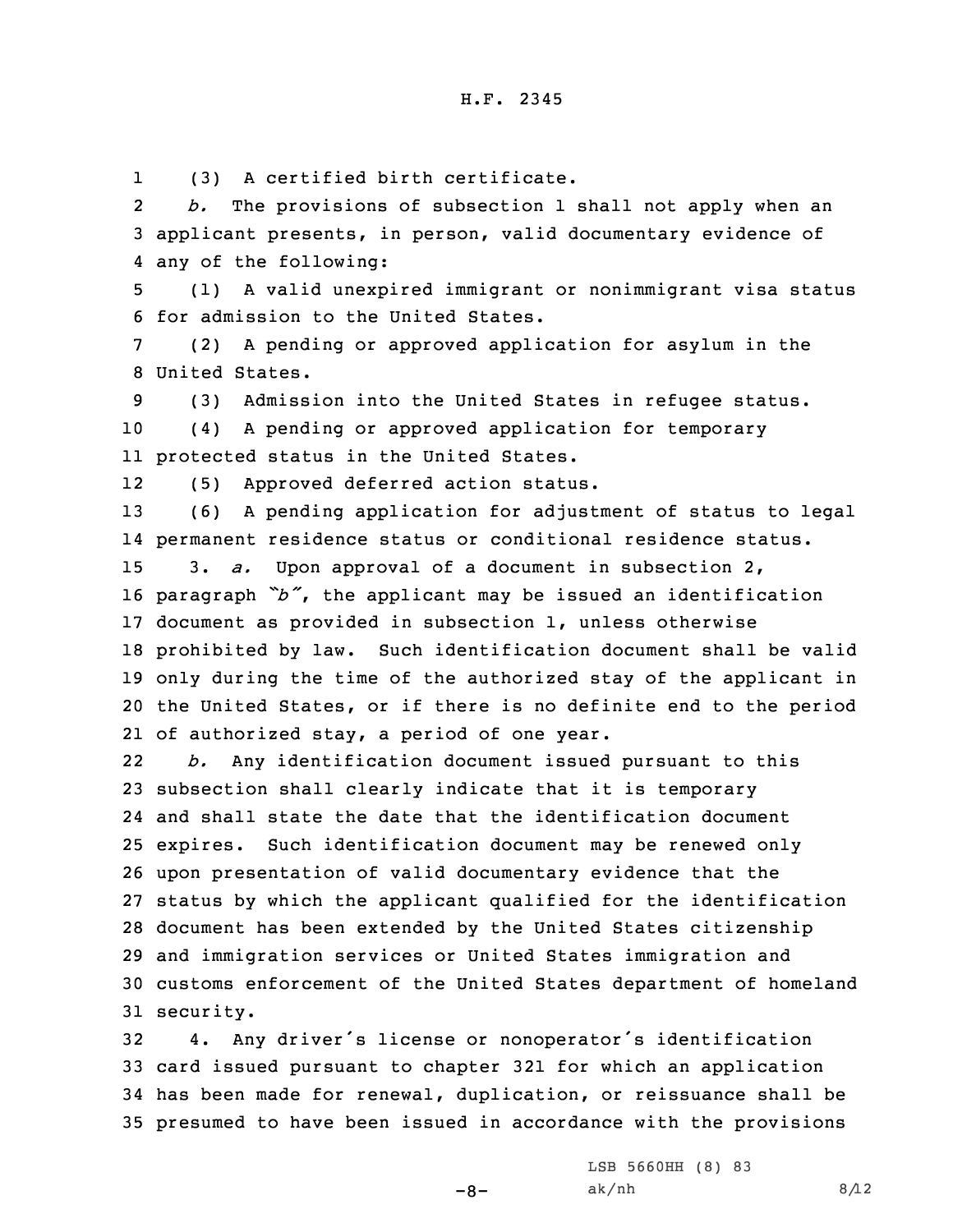H.F. 2345

 of subsection 1, provided that, at the time the application is made, the driver's license or nonoperator's identification card has not expired, or been canceled, suspended, or revoked. The requirements of subsection 1 shall apply to <sup>a</sup> renewal, duplication, or reissuance if the department of transportation receives information or is notified by <sup>a</sup> local, state, or federal agency that the individual seeking such renewal, duplication, or reissuance is neither <sup>a</sup> citizen of the United States nor lawfully present in the United States. Sec. 8. NEW SECTION. **710B.3 Criminal conduct —— immigration status verification.** 12 1. A reasonable effort shall be made to determine the citizenship of <sup>a</sup> person charged with <sup>a</sup> serious misdemeanor or <sup>a</sup> more serious offense, or who is charged with operating while intoxicated pursuant to section 321J.2, if the person is confined for any period in <sup>a</sup> county jail or city jail. 2. If the person is not <sup>a</sup> United States citizen, the keeper of the jail or other officer shall make <sup>a</sup> reasonable effort to verify that the prisoner has been lawfully admitted into the United States and if lawfully admitted, that such lawful status has not expired. If verification of the prisoner's lawful status cannot be made from documents in the possession of the prisoner, verification shall be made within forty-eight hours through <sup>a</sup> query to the United States immigration and customs enforcement law enforcement support center of the United States department of homeland security or other office or agency designated for that purpose. If the prisoner is determined not to be lawfully admitted to the United States, the keeper of the jail or other officer shall notify the United States department of homeland security.

 3. For the purpose of determining the grant of or issuance of bond, <sup>a</sup> prisoner whose citizenship status has been verified pursuant to subsection 2 to be an unauthorized alien, shall be deemed <sup>a</sup> flight risk.

35 4. The department of public safety shall by rule adopt

-9-

LSB 5660HH (8) 83 ak/nh 9/12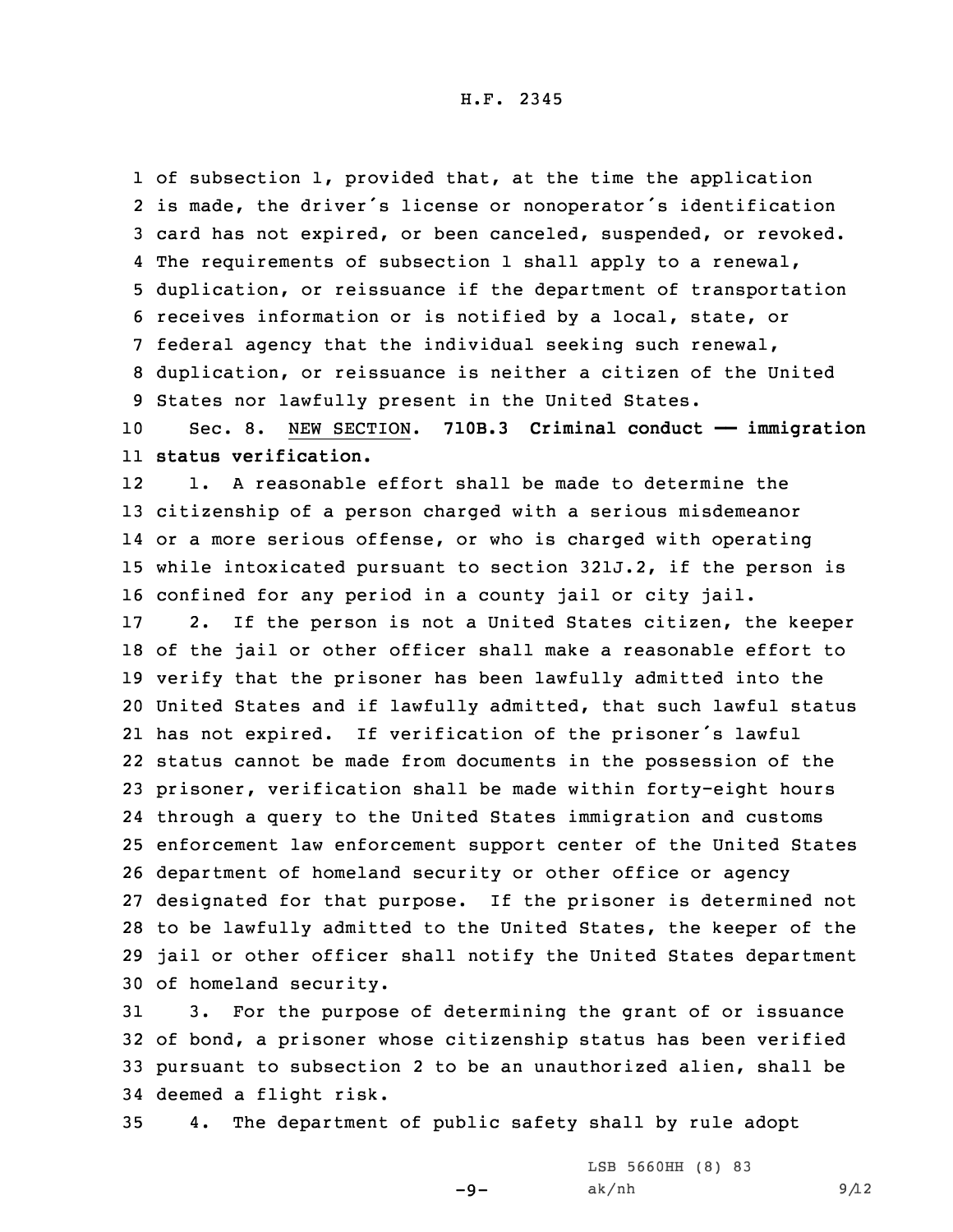1 guidelines and procedures to be used to comply with the 2 provisions of this section.

3 Sec. 9. EFFECTIVE DATE. This Act takes effect January 1, 4 2011.

5 EXPLANATION

6 This bill relates to illegal immigration in Iowa.

 The bill directs the attorney general pursuant to new Code section 13.11 to negotiate <sup>a</sup> memorandum of understanding (MOU) regarding immigration issues between the state and the United States department of justice in order to increase joint enforcement of federal immigration law with the United States department of homeland security. The MOU shall help insure that unauthorized aliens discovered by Iowa law enforcement officials are quickly and safely transferred into federal 15 custody.

 In new Code section 91A.15, the bill requires an employer to withhold state income tax from the compensation of an independent contractor who fails to provide <sup>a</sup> valid social security number. An employer who fails to withhold such required income taxes shall be liable for that amount.

21 The bill creates new Code chapter 91F, which requires that each public employer use the federal electronic work authorization program, known as E-verify, to verify the lawful presence of newly hired employees. Public employers are prohibited from entering into contracts unless the contractors register and participate in the E-verify program. The discharge of <sup>a</sup> United States citizen or <sup>a</sup> permanent resident alien employee of an employer, who, on the date of the discharge employed an unauthorized alien, shall constitute an unfair trade practice and the discharged employee shall have <sup>a</sup> private right of action.

 Under new Code section 234.15, the bill requires each state agency or political subdivision to verify the lawful presence of each natural person age 14 years or older who applies for state or local benefits, or federal benefits that

-10-

LSB 5660HH (8) 83 ak/nh  $10/12$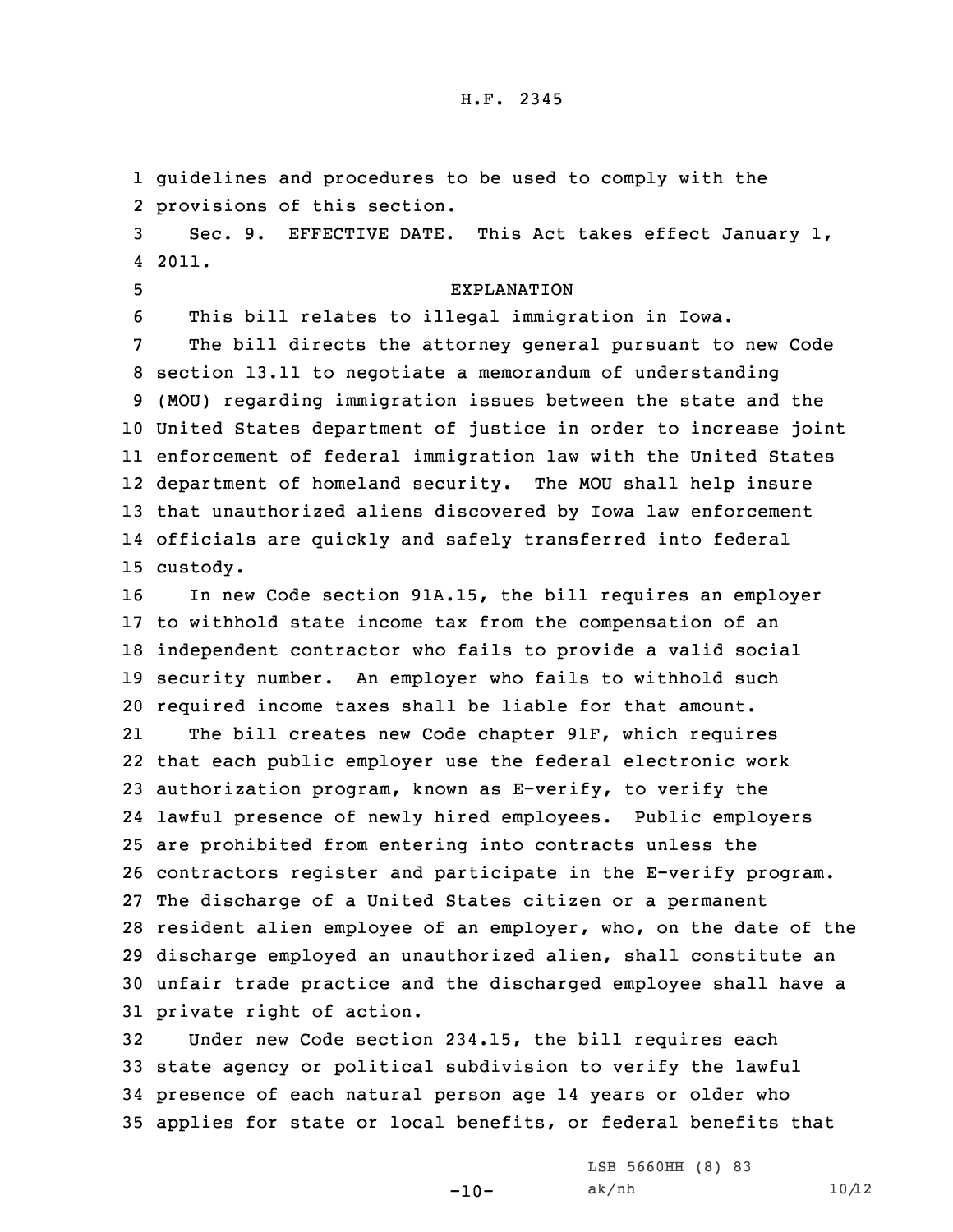are administered by the state agency or political subdivision using the systematic alien verification of entitlement program (SAVE). The Code section includes medical and disaster exceptions for the verification requirement. The state agencies and political subdivisions are provided <sup>a</sup> detailed process for verifying <sup>a</sup> person's lawful presence, including completion of an affidavit by the applicant asserting the applicant's lawful presence in the United States. <sup>A</sup> person who knowingly and willfully makes <sup>a</sup> false, fictitious, or fraudulent statement in an affidavit commits <sup>a</sup> fraudulent practice, and may be subject to <sup>a</sup> class "C" felony through <sup>a</sup> simple misdemeanor depending on the value of the services 13 and property fraudulently received. A class "C" felony is punishable by confinement for no more than 10 years and <sup>a</sup> fine of at least \$1,000 but not more than \$10,000. A class "D" felony is punishable by confinement for no more than five years and <sup>a</sup> fine of at least \$750 but not more than \$7,500. An aggravated misdemeanor is punishable by confinement for no more than two years and <sup>a</sup> fine of at least \$625 but not more than \$6,250. <sup>A</sup> serious misdemeanor is punishable by confinement for no more than one year and <sup>a</sup> fine of at least \$315 but not more than \$1,875. <sup>A</sup> simple misdemeanor is punishable by confinement for no more than 30 days or <sup>a</sup> fine of at least \$65 but not more than \$625 or by both.

 An annual report shall be compiled by the secretary of state about the use of the SAVE program by the state agencies and political subdivisions and the number of errors and any significant delays. The report shall be provided to the governor and general assembly.

 The bill creates new Code chapter 710B. Under Code section 710B.1, <sup>a</sup> person shall not transport, harbor, or shelter an alien in reckless disregard for the person's illegal immigration status. Such <sup>a</sup> violation is <sup>a</sup> serious misdemeanor, which is punishable by confinement for no more than one year and <sup>a</sup> fine of at least \$315 but not more than \$1,875.

-11-

LSB 5660HH (8) 83 ak/nh  $11/12$